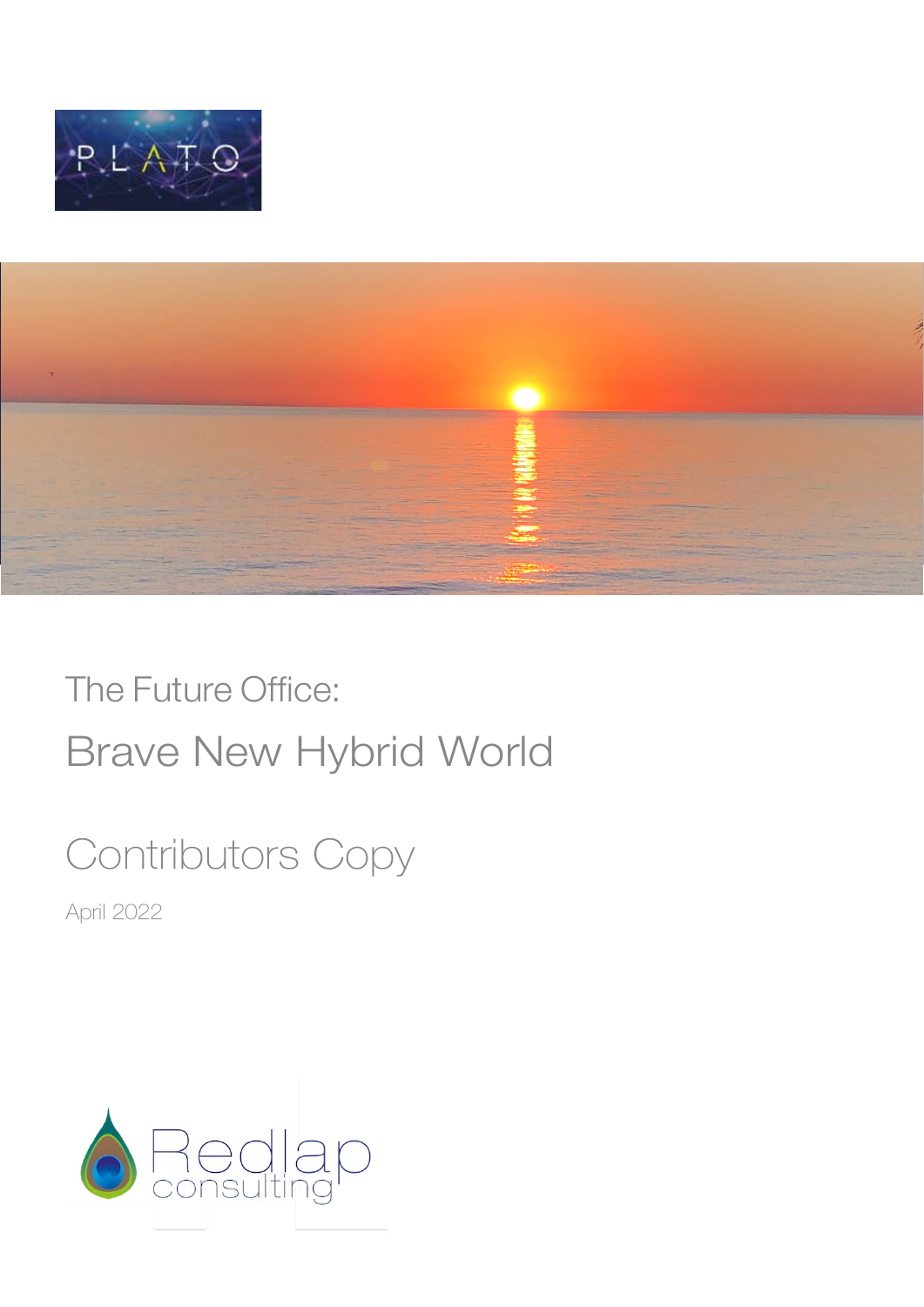# Getting Ready for a Brave New Hybrid World

The pandemic forced the industry to redefine the definition of the workplace with "hybrid" establishing itself as the new normal. While employers continue to endeavour to encourage staff to return to the office. flexibility and work/life balance have moved from the periphery to mainstream, resulting in changes that will permanently change the way the capital markets work. For once, the changes are not driven by regulation but by environmental and social necessity. As such, there is no specific map or deadline for firms, clients, staff or regulators to follow. The demands, rules, opportunities and challenges differ by country, firm and region, as the industry seeks to make significant structural and cultural adaptations, effectively changing the wheels on a moving juggernaut while facing the harsh realities of increased climate change and cyber resilience.

As capital markets shift away from traditional financial hubs to more virtual global networks encompassing individual homes, firms must balance the needs of the business, clients, staff and budgets embedding evolving hybrid models into the heart of corporate culture while still encouraging greater head office collaboration. For some, this means a continuation of the last two years; for others, it is a mammoth corporate undertaking that affects every department throughout the firm. Working to an emergency was one thing, planning an integrated and competitive hybrid environment that will work five years from now is something else.



Pre Covid-19, the ability to work from home was at best ad-hoc, limited to a handful of people at any given time. Overwhelmingly, industry participants across the board see the hybrid model as permanent (see Exhibit 1). Today, a far greater proportion of teams work remotely at any one time. Expectations have changed and the impact stretches the full gamut as the lines between office space and personal space are blurring. Home is now officially also the office, requiring the corporate puzzle of procedures, policies, technology, connectivity and disaster recovery all to be taken back to the drawing board. Firms must re-evaluate how to ensure compliance with existing rules with a distributed and moving workforce, let alone attract, retain and reward talent.

Cyber security threats are increasing. From the cyber-attack experience by the New Zealand stock exchange in August 2020 to outages on main European exchanges halting trading for several hours, ensuring continuity of services whether staff are physically in a central office or working remotely has never been higher on the agenda for firms' ability to conduct business. With flexible working now the new modus operandi, the easy virtual connection of employees across multiple locations is critical. A complete rethink of current technology stacks and whether they are fit for purpose going forward is now required.

This paper explores the impact on firms, staff and regulators alike as the hybrid working environment is starting to be accepted as the norm across the globe but with more regional and local variations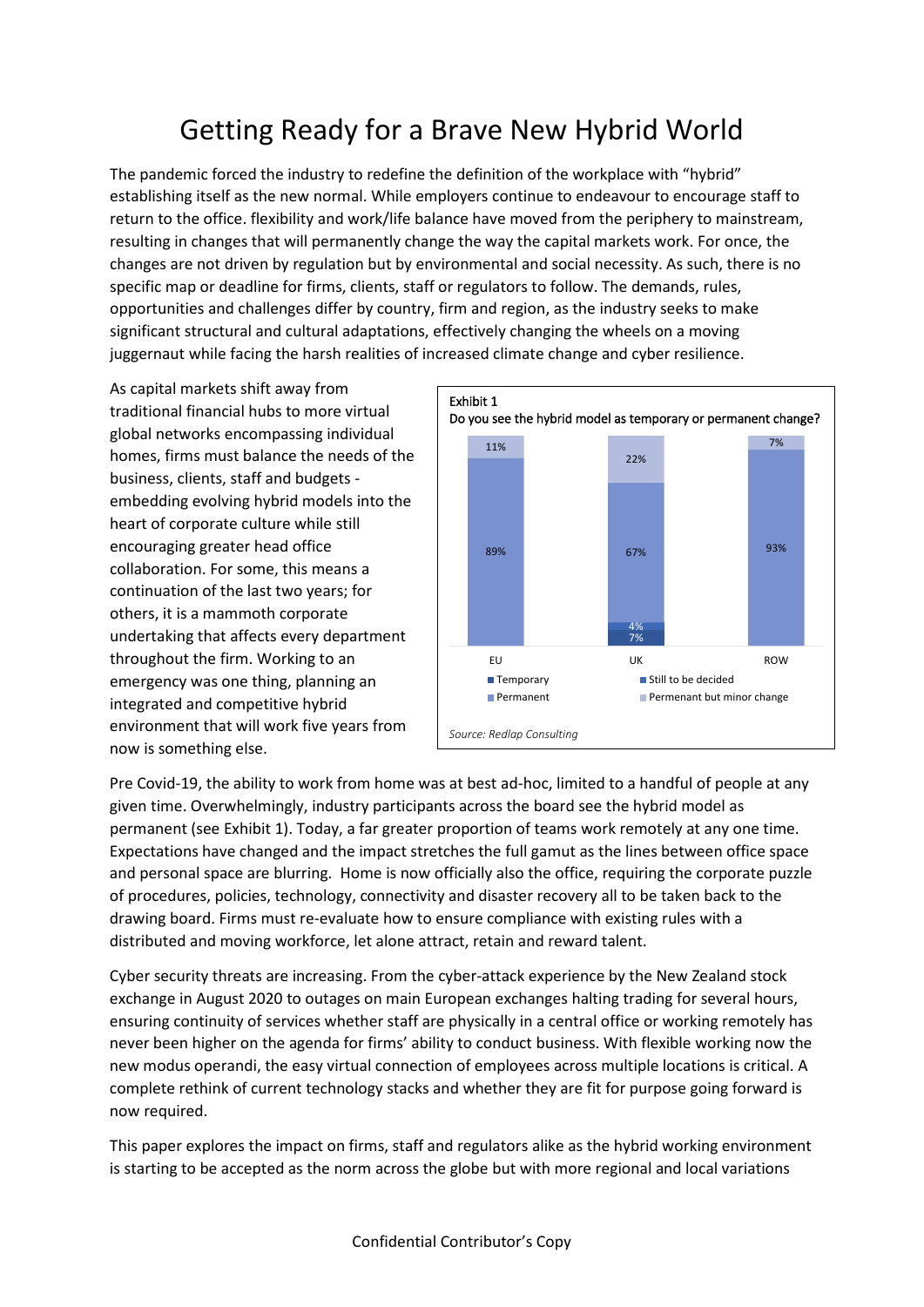than a kaleidoscope. Between late 2021 and Spring 2022, we spoke to 65 industry executives from the buy-side, sell-side, venues, vendors, policy experts and regulators across the UK, Europe (EUR) and the rest of the world (ROW) about their plans to adapt their systems, policies and procedures to suit the hybrid model, the anticipated regulatory oversight and the challenges for both companies and employees.

### Key Points

- 1. **89%** of EU and **93%** of rest of the world (ROW) respondents see the hybrid model as a permanent change.
- 2. Approximately **75%** of EU & UK respondents anticipate 3 or less days in the office vs **60%** for ROW respondents with an additional **33%** expecting on-site presence at least 4 days/week.
- 3. Almost **two thirds** of respondents' view flexibility as a tool to attract and retain staff.
- 4. Regionalisation is starting to impact UK firms nearly a fifth see the hybrid model as a way of broadening the talent pool beyond main financial hubs.
- 5. **50%** of all respondents have increased security to ensure operational resilience and **50%** are focusing on improving remote access.
- 6. For **58%** of respondents cyber security requires constant upgrading of technology and upskilling of staff.
- 7. For **84%** of respondents, fixed disaster recovery sites need also to be decentralized to cater to a distributed workforce.
- 8. Integration and cultural adoption towards flexible working still remain a challenge for **43%** of EU and ROW and **39%** of UK respondents.
- 9. 60% of respondents say for both new recruits and career progression, time spent in the office is the most beneficial, supplemented by online tools.
- 10. Although **63%** of EU respondents say that working from home (WFH) will not impact remuneration, it is still perceived as a potential disadvantage for career progression more than half of UK and ROW participants.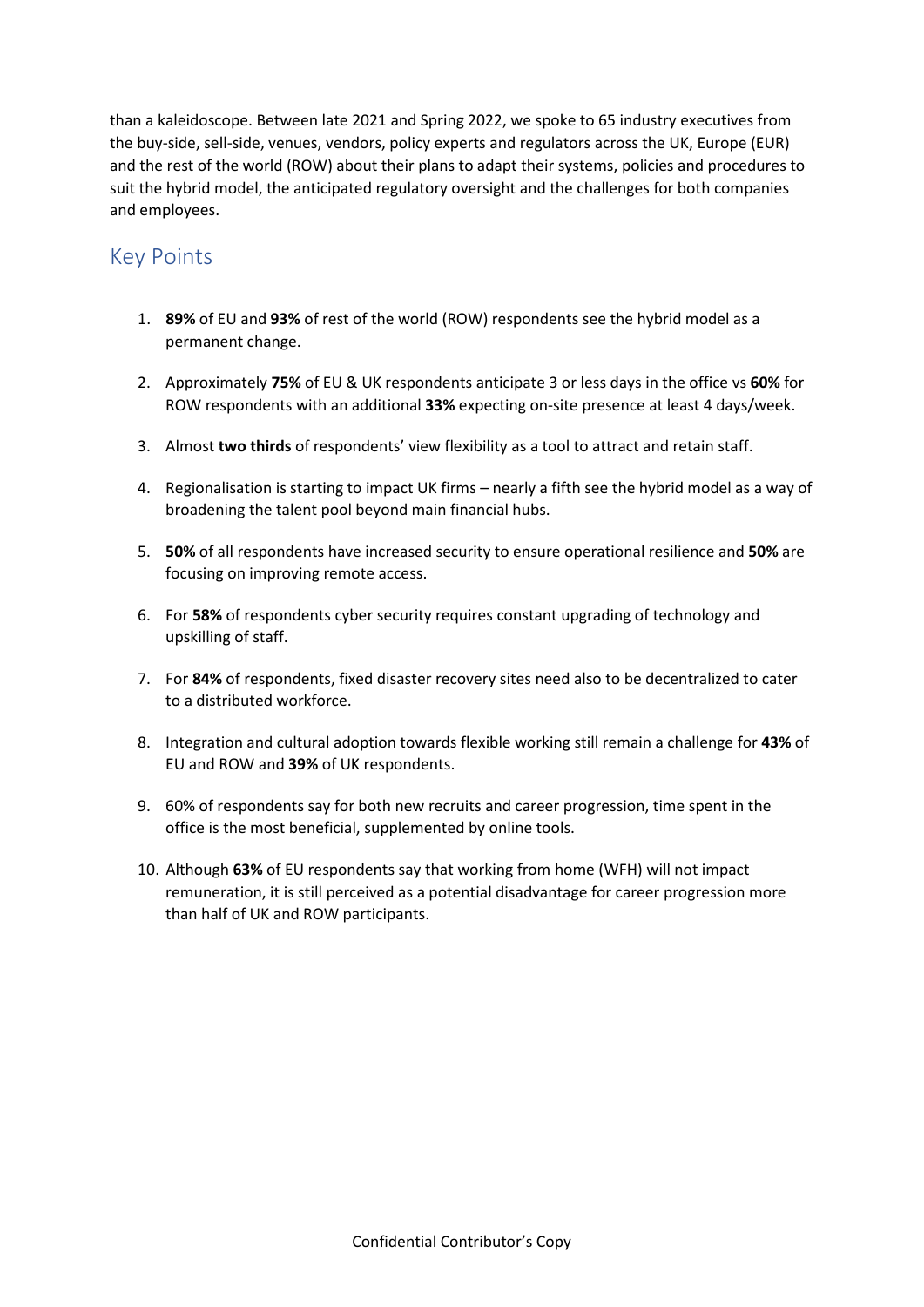# Flexibility: The New Corporate Mainstay

Expectations of the ability to work flexibly are high. Most respondents expect to be present three days or less in the office (see Exhibit 2). Across the globe, in one hit, the pandemic offered first the requirement, then the possibility, of a work environment that was not tethered to a physical office, and a work/life balance too attractive to subsequently abandon. Since productivity did not fall off – and was often noted to have improved – the die was cast, and the corporate argument against remote working turned to dust. It is abundantly clear that those who fail to recognize this will fail to retain talent, irrespective of location.



*"Staff have said to me, "My relationship with my family is now better because I have the ability to work at home, I can take my children to school, I can pick them up one day, two days a week, I can get to a sports fixture." That's not going to revert. That means how I manage my staff and the whole team dynamic has to change."* 

Salary considerations will always be a priority, but the so-called Great Resignation that started

in the US now appears to be moving across Europe. Early retirement, change of industry and moves to less expensive locations are all putting pressure on the financial services industry to change. Of course, working from home for at least part of the week does not suit every employer nor employee, but there is now at the very least the discussion to be had as a standard employee demand.

#### US: Rising Regionalisation

In the US, a recent survey conducted by the Partnership for New York City states that 22% of financial services companies interviewed are planning to reduce their NYC-based workforce in the next five years<sup>[1](#page-3-0)</sup>. Examples of firms re-



<span id="page-3-0"></span><sup>1</sup> *[https://pfnyc.org/news/return-to-office-results-released-november/](about:blank)*

Confidential Contributor's Copy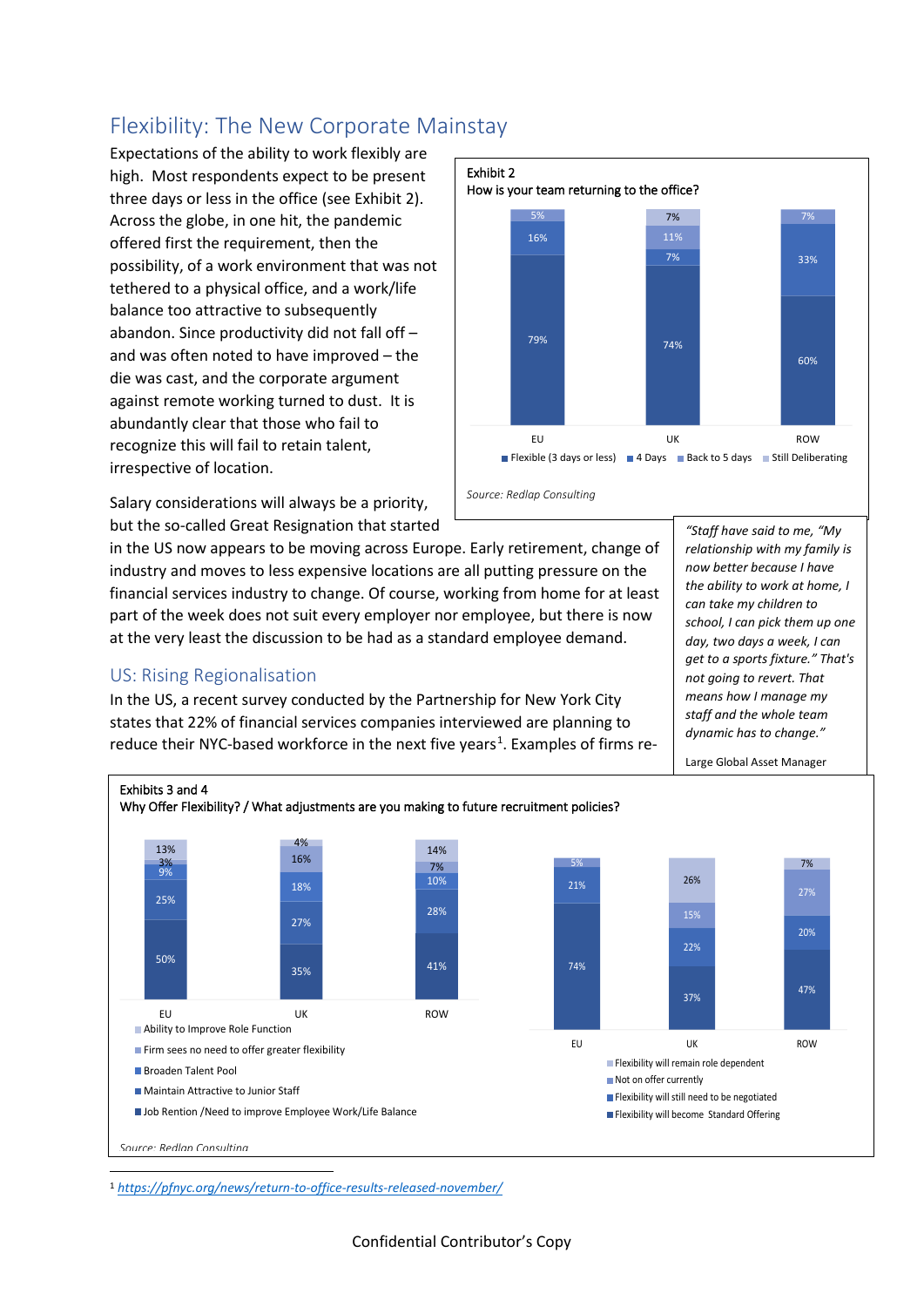thinking their office space are multiplying - Goldman Sachs will retain its NYC office but is expanding its presence in West Palm Beach, Florida<sup>[2](#page-4-0)</sup>. AllianceBernstein was one of the first companies to announce its move to Nashville<sup>[3](#page-4-1)</sup>. According to the Wall Street Journal, State Street also announced to its staff they won't be returning to the NYC office which will be vacated and subleased. Staff will be given the choice to decide the proportion of office attendance and remote

*"We'll see people leave if we don't offer flexibility. Working in an office is expensive, with childcare and commuting costs and time."* 

Mid-sized US Asset Manager

working they want and will be able to work either from the New Jersey or Stamford (Connecticut)

offices. Only a co-working space will remain in Manhattan<sup>[4](#page-4-2)</sup>.

#### Europe: The Fight for Talent

A flexible working environment is also a useful tool in the fight to attract talent, as salary alone may be less of a deciding factor in the competition for talent. While this matters in the bid to hire new staff since the expectations of today's juniors is high, it is arguably even more important with regard to senior and seasoned staff who have less to lose, potentially more options of where to work, and without whom there will be no training of incoming staff. Equally challenging, European cities largely lag behind London and New York City in the retention of IT staff, thereby increasing the



reliance on third parties which are sometimes based outside of the EU.

*Source: Redlap Consulting*

In a bid to attract firms and talent, some European countries are also offering digital nomad visas to cater for the digitalization of financial services. Countries such as Portugal and more recently Spain are promoting these new types of visas for people wanting to work remotely and for which companies are based in separate countries while paying minimal tax. Citigroup recently announced the creation of a hub in Malaga specifically designed to give applicants a "differentiated entry rout into investment banking" with "an attractive lifestyle-orientated proposition"[5](#page-4-3) .

#### UK: The New City

In the UK, firms must deal with a high cost of city living, long commutes and a tight labour market, putting employers on the back foot and raising the stakes of offering a hybrid model. The recent workforce protest at the FCA illustrates the dilemma facing senior management in finding the right balance between

<span id="page-4-0"></span>Phttps://www.barrons.com/articles/state-street-latest-to-abandon-nyc-offices-51629136169<br>Buttps://www.wsj.com/articles/large-new-york-money-manager-alliancebernstein-is-moving-to-nash where 132320142<br>Phttps://www.wsj.com/a *[11629106200?mod=hp\\_lista\\_pos1&adobe\\_mc=MCMID%3D05009032130842665790884212551618495467%7CMCOR](about:blank)*

<span id="page-4-3"></span>*[GID%3DCB68E4BA55144CAA0A4C98A5%2540AdobeOrg%7CTS%3D1645457489](about:blank) 5 <https://www.investinspain.org/en/news/2022/citigroup-hub-malaga>*

*"It is definitely permanent we had five people in IT – two have to be in the office as they manage the hardware; three are software programmers who look after APIs and the database. They asked to WFH and were refused and left. We may have a high unemployment rate but tech guys can charge what they like and do what they like."*

Small EEA Asset Manager

*"Lack of flexibility is definitely having an impact in recruitment – if we can't offer this we are losing out and that is already happening."*

UK based Sell-Side

<span id="page-4-2"></span><span id="page-4-1"></span>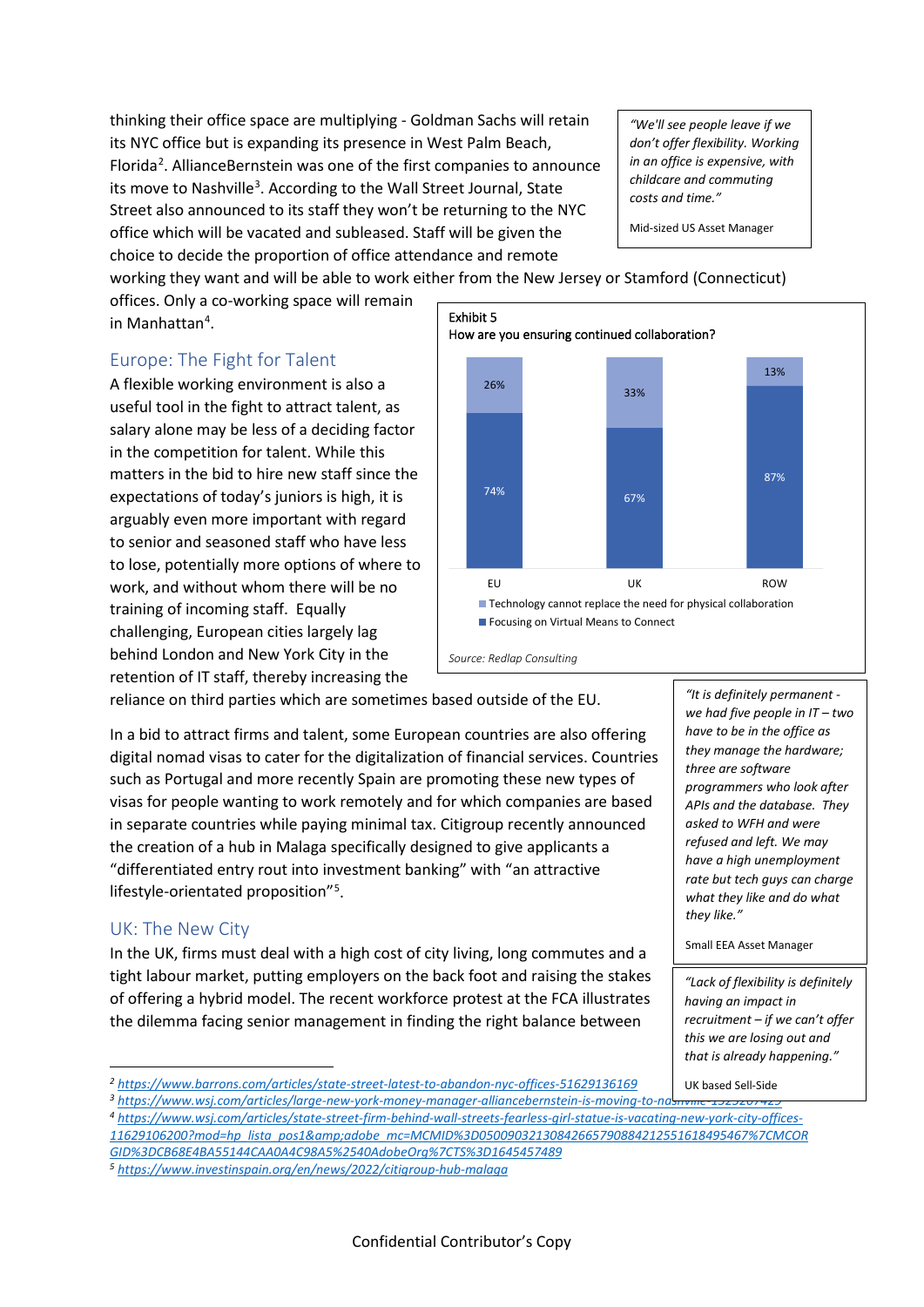offering a rewarding working environment with improved flexibility while maintaining in-person collaboration<sup>[6](#page-5-0)</sup>.

A flexible working environment also offers an opportunity for firms to diversify their employee base

and look for new talent in different geographical regions. An employee who only needs to be present a couple of times a month on-site could theoretically live anywhere, increasing the talent pool exponentially. However, a highly distributed workforce and differences in access and connectivity between the mainland and a windswept island may be restrictive for both the firm to support and for appropriate regulatory supervision.

## Remapping Operational Risk

Firms have re-mapped how they think about operational risk to understand what and where their key assets are and how to mitigate any possible risks (see Exhibit 6).



*"I think certain roles wouldn't if they have asked in the past, been allowed to work from home or remotely. And I think that was just more a cultural thing than somebody specifically reviewing their controls. It was always feasible."*

Small UK Asset Manager

*"There is no longer any local access - it is all now via VPN. It's the same as governance, all centrally controlled. We have enhanced processes and limited access, checked local broadband resilience – it's all about making sure the tech we have is robust enough to rely on but that the processes around this are sufficient as well."*

Small UK Asset Manager

*"Our infrastructure has been continually upgraded during and post the pandemic - we all virtually remote in with double access passwords and spyware checks. I am as comfortable if not more so at home."*

Small UK Asset Manager

For most firms, the controls have long been set up to enable working from home, so that no huge infrastructure changes are required. Instead, the focus has been on improving remote access, in particular for front office teams which historically have been office-based. Likewise, resiliency and disruption planning has been at the forefront since the financial crisis of 2008. With a flexible working environment becoming mainstream, the exception will be the norm and available across the board, requiring a more robust structure and set of guidelines.

<span id="page-5-0"></span><sup>6</sup> *[https://www.ft.com/content/8840e3f6-5bc3-4f34-aa23-a570ac7741b8](about:blank)*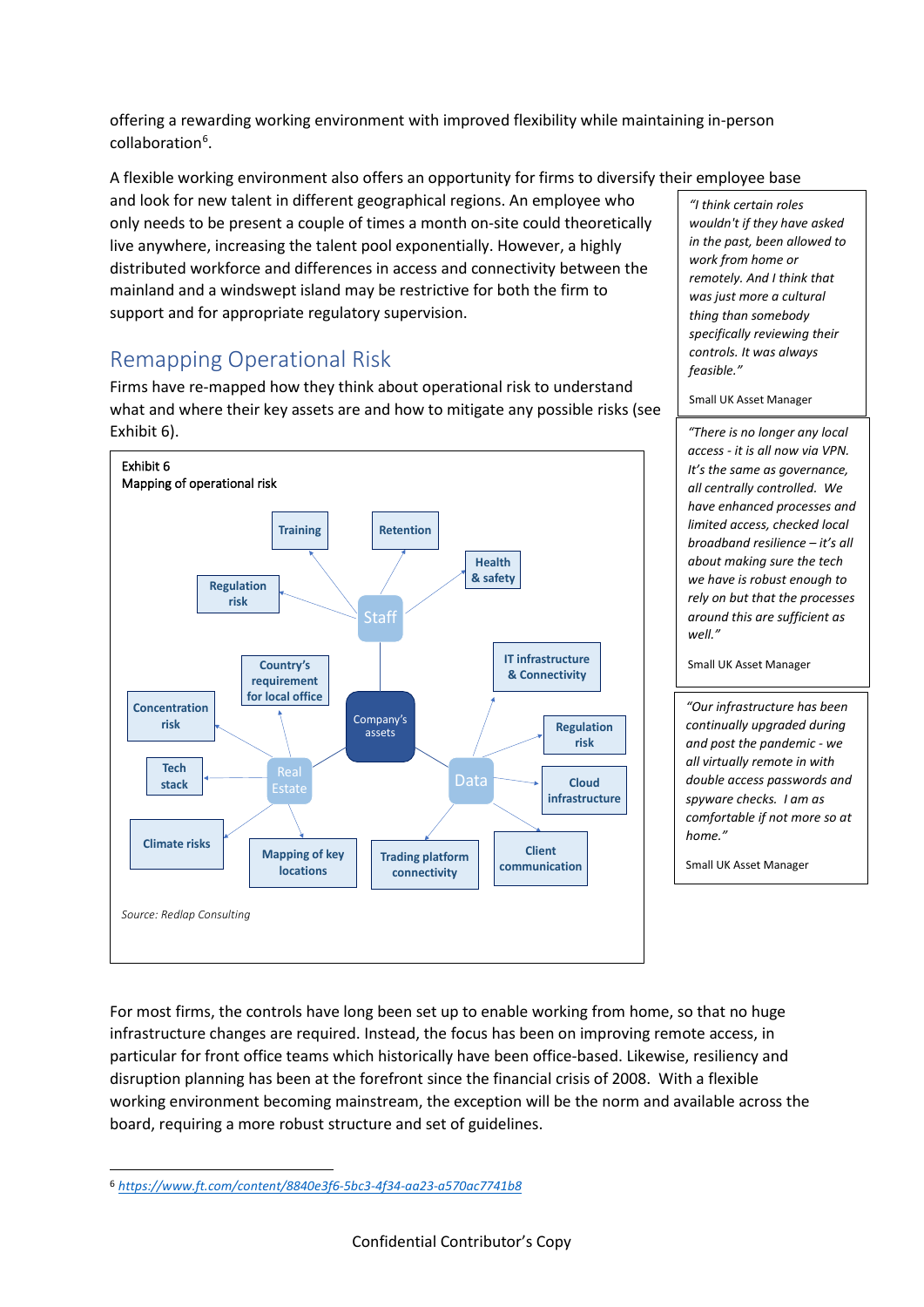Although most firms say the controls to allow for home working were already in place prior to the pandemic, only 26% are making no new adjustments, while for the majority, long-term operational resilience is being re-assessed and overhauled, with increases in security, remote access and cloud computing (see Exhibit 7). There are multiple areas of focus to ensure resilience, cyber security, disaster recovery and compliance.

#### Resilience & Security

Ensuring the day-to-day resilience of technology with a large part of the working staff working partly from home, partly in the office, broadens the remit of the IT departments. In addition to systems being operational, accessible and secure, fair access and connectivity are now greater

considerations. WiFi issues must at least be minimized for dealers running portfolios worth billions, with easy identification and transfers of orders and partials that may be mid-flight. All this requires stringent applications, robust business continuity drills, clean hand-off protocols and the constant search for gaps by deliberately breaking things to test for gaps.

Cybersecurity is being taken to a whole new level after recent events in the Ukraine. While IT security and more specifically cybersecurity is the protection of electronic assets used to store and transmit information from infrastructure to applications, networks and cloud, – the increased risk of cyberwarfare is placing the concern that confidential data is protected from unauthorized access at the top of every regulator and CEO's agenda.

#### *"We have a playbook for a cyber-attack with an action plan which is regularly tested, and you need to move quickly. Recently we have been contacted by three counterparties who have had a cyber breach and it was surprising how little they knew what to do."*

Large UK Asset Manager

Firms commonly offer two options: the use of Citrix appears to be widely adopted to remote into central systems or the use of VPN connectivity. 82% of respondents are tackling cyber risk by

upgrading and educating staff, while only 11% doing so by restricting access, preferring to enhance processes linked to central controls and an ability to monitor and shut things down immediately (see Exhibit 8). On permanent high alert and under constant attack from bad actors, IT departments now have both broader technological arenas to manage and must navigate less familiar with the equipment and setup of an individual's home compared with company equipment in the same building.

In Europe, as in the US, broader attention has been given to the role of technology providers in financial services. According to the European regulator, these new business models may not be fully covered by existing regulations, which could introduce systemic risks in the financial system



## Exhibit 7

What changes have you made to your control environment to ensure operational resilience?

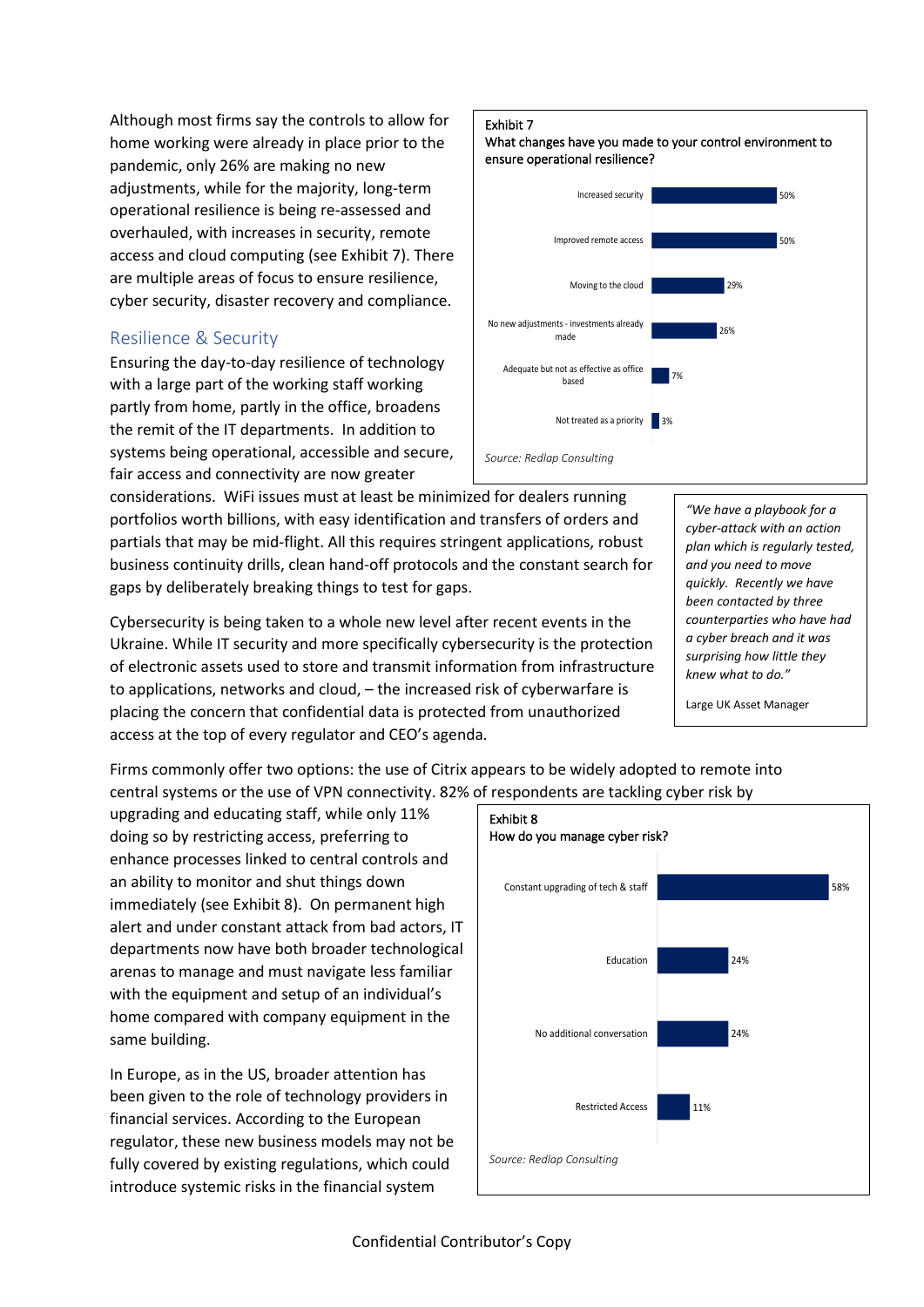and create supervisory challenges with the majority of technology providers based outside of the Europe Union.

Despite the ongoing efforts, warnings were made in Europe that large parts of the financial industry remained poorly covered to face system disruption and cyber-attacks<sup>[7](#page-7-0)</sup>. In February 2021, the European Commission requested the European Supervisory Authorities (ESAs) analyse and provide recommendations notably on the fragmentation of financial services value chain and the growth of digital published. In their report, the ESAs noted the increasing reliance of capital markets on third party providers via outsourcing arrangements with a difficulty from national regulators to supervise and assess the risks of the entire

*"The whole firm is on high alert regarding cyber risk. There has been a lot of attacks in the country the last couple of months and we are constantly reminded about this from IT-security. Some functionalities have been switched off and we have had to reapply for some WFH use of some systems."* 

Mid-sized EEA Asset Manager

value chain. The UK has also warned market participants about the significant rise in outsourcing arrangements and the risk this can represent to capital markets<sup>[8](#page-7-1)</sup>, and has given guidance that firms operating a hybrid model must have considered cyber, security and data risks, particularly as staff may transport sensitive material more frequently in this type of working environment<sup>[9](#page-7-2)</sup>.

In the US, the SEC is also proposing new rules for investment companies to ensure preparedness against possible cyber threats to maintain a high level of investors protection as well as orderly markets<sup>10</sup>. The new rules require fund managers to define and introduce cybersecurity policies, describing cyber risks that could harm clients. Companies will also have to disclose significant cybersecurity threats and face new record-keeping requirements. The regulators themselves are also addressing the need to improve system safeguards. Rostin Behnam of the CFTC recently noted plans to accelerate migration to cloud technologies to more effectivity store, analyse and act on market activity recognizing the need to proactively address existing enforcement in these times of "transformative change" for the industry.<sup>11</sup>While the move to working from home during the pandemic highlighted the benefits and resiliency of electronic trading, more recent events have also highlighted the risks of continued voice trading. The London Metal Exchange recently halted trading of nickel for a week and cancelled a series of trades due to high market volatility which is resulting in a review by the FCA and Bank of England<sup>[12](#page-7-5)</sup>. Ironically calls to address this may inadvertently aid the shift to virtual working through greater use of Blockchain in capital markets<sup>13</sup>. Previously considered on the fringes, greater use of Digital Ledger Technology could potentially reduce systemic risk, increase surety of settlement and improve the provision of margin – further lowering unnecessary operational risk in an increasingly virtual world.

<span id="page-7-0"></span><sup>&</sup>lt;sup>7</sup>https://www.esma.europa.eu/sites/default/files/library/esa 2022 01 esa final report on digital finance.pdf<br><sup>8</sup>https://www.bankofengland.co.uk/-/media/boe/files/prudential-regulation/letter/2022/january/uk-deposit-takers

<span id="page-7-1"></span>*[priorities.pdf?la=en&hash=C4AF2E8171C532EF391CF8378BEB4E94B7738BE5](about:blank) 9 [https://www.fca.org.uk/firms/remote-hybrid-working-expectations](about:blank)*

<span id="page-7-3"></span><span id="page-7-2"></span>*<sup>10</sup> [https://www.sec.gov/news/press-release/2022-20?utm\\_medium=email&utm\\_source=govdelivery%20](about:blank)*

<span id="page-7-4"></span>*<sup>11</sup> <https://www.cftc.gov/PressRoom/SpeechesTestimony/opabehnam22>*

<span id="page-7-5"></span><sup>12</sup> <https://www.fca.org.uk/news/statements/uk-financial-regulation-authorities-london-metal-exchange-lme-clear>

<span id="page-7-6"></span><sup>13</sup> *[https://www.ft.com/content/b0917d6b-69bc-4d48-ac21-33993bda8043?desktop=true&segmentId=7c8f09b9-9b61-4fbb-](https://www.ft.com/content/b0917d6b-69bc-4d48-ac21-33993bda8043?desktop=true&segmentId=7c8f09b9-9b61-4fbb-9430-9208a9e233c8#myft:notification:daily-email:content)*

*[<sup>9430-9208</sup>a9e233c8#myft:notification:daily-email:content](https://www.ft.com/content/b0917d6b-69bc-4d48-ac21-33993bda8043?desktop=true&segmentId=7c8f09b9-9b61-4fbb-9430-9208a9e233c8#myft:notification:daily-email:content)*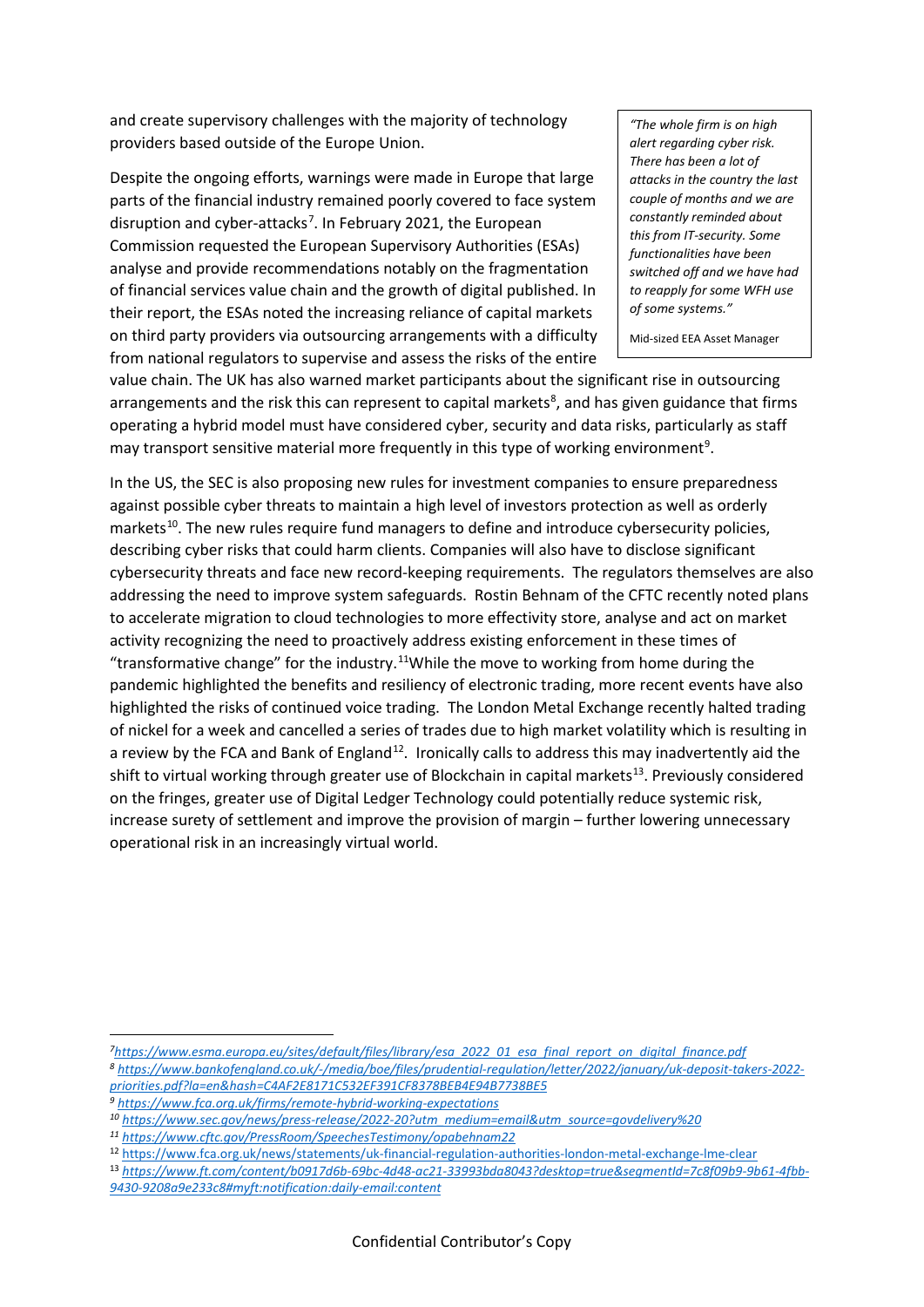#### Disaster Recovery

Two things have changed with regard to disaster recovery sites. First, the pandemic – and the possibility of another similar situation in the future – ruled out people working in close proximity as a viable alternative; and second, the distribution of people possibly lessens the chance of everyone being affected at the same time. Consequently, 84% of respondents do not plan to use a disaster recovery site in the event of another pandemic or similar (see Exhibit 9).

However, backup sites will be required, but may also be more distributed. Climate change, for example, may take a front seat here. In California, the electricity company implements rolling blackouts to reduce the

possibility of wildfires being started during periods of high wind. Hurricanes, earthquakes, tornadoes, floods and other extreme weather are set to create havoc and may impact individuals' homes. It is unlikely a company can tell its staff where to live but there may be limitations on provisions for some areas, and increasingly firms mention universal battery packs as a way to circumvent any power cut. As highlighted in our prior Plato paper "From Fixed to Fluid", 42% of respondents<sup>[14](#page-8-0)</sup> have introduced a rotation system to ensure constant coverage at home or in the office. In the event of a local disaster, however, the option of going back to the office may not physically be possible, requiring immediate transfer of business and/or personnel.

#### Compliance: Big Brother or Trust ?

The regulatory onus may be on firms to demonstrate how the processes put in place are sufficiently robust and that flexible working is not being abused, but the determination of how to enforce this outside the company walls will be ongoing.

Some firms have decided to integrate compliance training as part of employees' annual objectives and review. Heads of trading desk as well as compliance departments have increased their monitoring of communication tools such as IB, Teams or Zoom chats, which can end up being a gargantuan task for a global head of dealing managing multiple teams. Some companies have cameras on their staff's monitors to act as both a deterrent and a record. But listening to a problematic call on a trading desk is not possible with remote working,



*"We have a DSR but I can see that going - the investment is on home set ups now and that's where we will send people going forward".*

Large Global Asset Manager

*"The DR policy is now WFH the amount of money we were spending on a DR site we can invest internally - it has been the easiest transition ever."*

Small US Asset Manager

*"There is greater compliance scrutiny in terms of making sure everything is recorded on the proper channels - BBG and Teams, I check in daily with the team but you have to trust your staff - if they were going to do something they would find a way, WFH doesn't really alter that - you need to make sure you have the right people working for you."*

Small US Asset Manager

<span id="page-8-0"></span><sup>14</sup> https://platopartnership.com/wp-content/uploads/2022/01/From\_Fixed\_To\_Fluid\_January\_2022.docx.pdf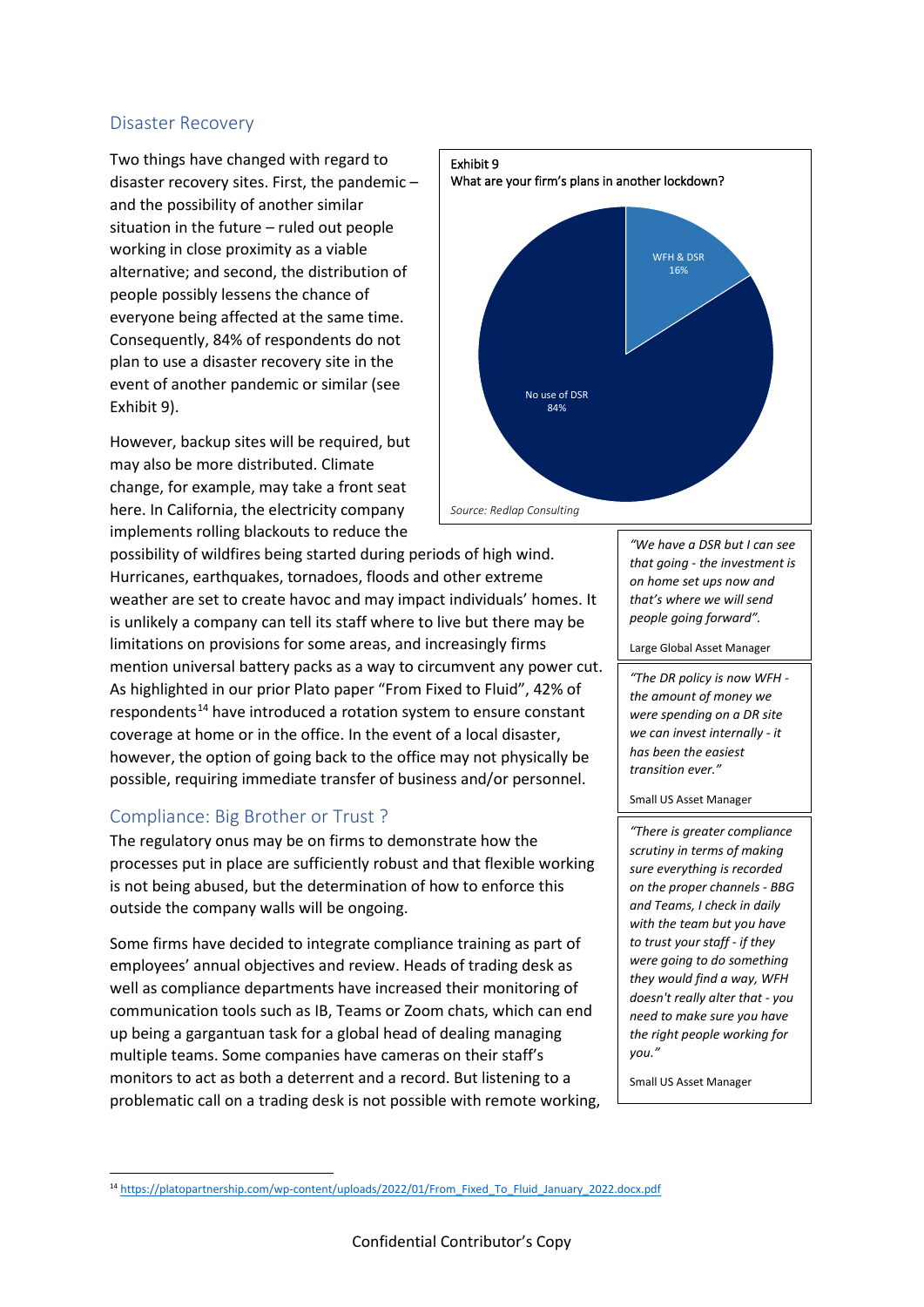putting the emphasis on other ways beyond simple trust that the firm has done everything possible to ensure good business practices.

Beyond the firm's code of conduct and policies and procedures, broader questions emanate from geographical distribution. For example, if an employee works for a UK company but lives on or moves to the Continent, it must be re-assessed whether the UK or EU rulebooks apply, and which client base can be serviced from where.

# Developing a Hybrid Culture

A hybrid working environment requires a change in corporate culture so that flexible working is embraced rather than just accepted. This will take time. For the firm, the corporate culture must be maintained, insurance considered, and the value of hybrid working assessed. There are obvious concerns that, apart from training issues, remote working will distance employees from the corporate culture which will ultimate negatively impact branding, company loyalty and corporate cohesion. However, a global initiative to launch a 4-day working week<sup>[15](#page-9-0)</sup> is set to launch a trial period in the UK in June 2022, with similar pilot schemes in the US, Canada, Australia and New Zealand, constituting a major step in rethinking the approach to the work environment.

As the demarcation between home and the office blurs into permanence, the relationship between the employee and the firm is facto changing. The workplace has long been considered the pivot around which people organize themselves and – for many – the office is an extension of their social life. The water cooler and an after-hour drink serve as connectors to peers, while the office provides an obvious place for impromptu huddles and consultation. Learning to replicate this or manage to achieve similar results in a different way will take focus, because although the pandemic removed any desire to gather, it was never anticipated to be a permanent state – until now.

Staff often need help to deal with burnout caused by the stress of the pandemic, excessive online presence, isolation and a ten-foot

"*We need to better utilise virtual engagement. We set this up at my previous firm; everyone had a big TV screen as a whiteboard to go through routine tasks and monitor project progress to optimise time spent at home as well as time spent in the office."* 

#### Large US asset manager

*"New employees are definitely asking about flexibility – it is firmly becoming a selection criteria. We are now competing with the likes of Google and need to remain competitive on the benefits we offer if we want to attract talent."* 

Small EEA Asset Manager

*"We provided an allowance to make sure that everyone had two providers and was on different networks to ensure back up. We are improving security by moving as much as we can to the cloud and installing firewalls with blockchain encryption."* 

Large US asset manager

*"My partner works for another firm, and we have both had to sign NDAs"*

UK based Sell Side

commute to the office, most of which will not change. Now, in addition, the regulator has a right to call, the firm may encroach more on the office at home, and the edges of privacy are being stepped on, requiring new boundaries and clear policies. It has always primarily been an employee's decision where and with whom to live and when to move, and the distance from the office has been a personal decision. It is a different issue if the firm has a stake in the connectivity and technology, or there is house-sharing with employees of competitor firms and privacy cannot be assured. Trust, training, and know-your-employee are important, but each side must know it is protected.

<span id="page-9-0"></span><sup>15</sup> *[https://www.4dayweek.com/](about:blank)*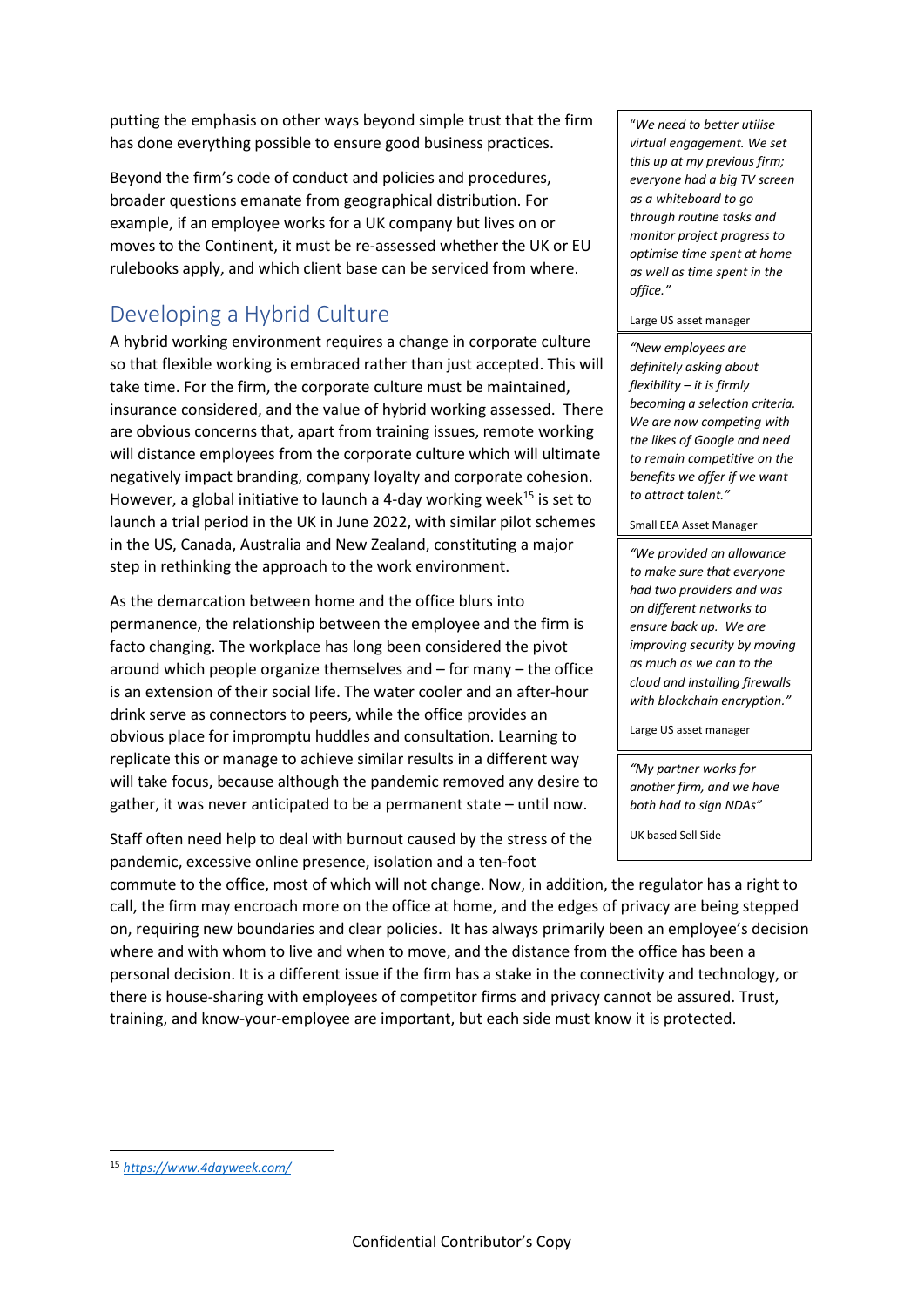



While some corporate executives may view working from home as the exception rather than the rule<sup>[16](#page-10-0)</sup>, the pandemic has by and large enabled staff to prove that remote client service is of equal value as office-based service. While firms in Europe cite anti-competition laws to protect staff who work from home, a majority of respondents in the UK and ROW say that extra-office staff are likely to be disadvantaged (see Exhibit 10). Equally important is the promise of career progression and promotion for both existing staff and new recruits, whether seasoned or not. Across the board, firms are encouraging a greater office presence so that staff can be mentored coupled with a lesser focus on on-line resources (see Exhibit 11). The perception is that there is still nothing that quite beats learning from your colleague who sits next to you. Time will tell whether this is merely a cultural shift as some firms noted the benefit in training globally using zoom.

*"Training via Zoom has opened up a whole new opportunity for staff education – we can now link junior staff globally with inhouse experts which would not have been feasible previously. There are benefits from the casual conversation with the colleague sitting next to you but in raising educational training – zoom now has its place*

UK based Global Buy-Side

<span id="page-10-0"></span><sup>16</sup> [https://www.cnbc.com/2021/04/07/jamie-dimon-letter-how-remote-work-will-change-jpmorgan.html](about:blank)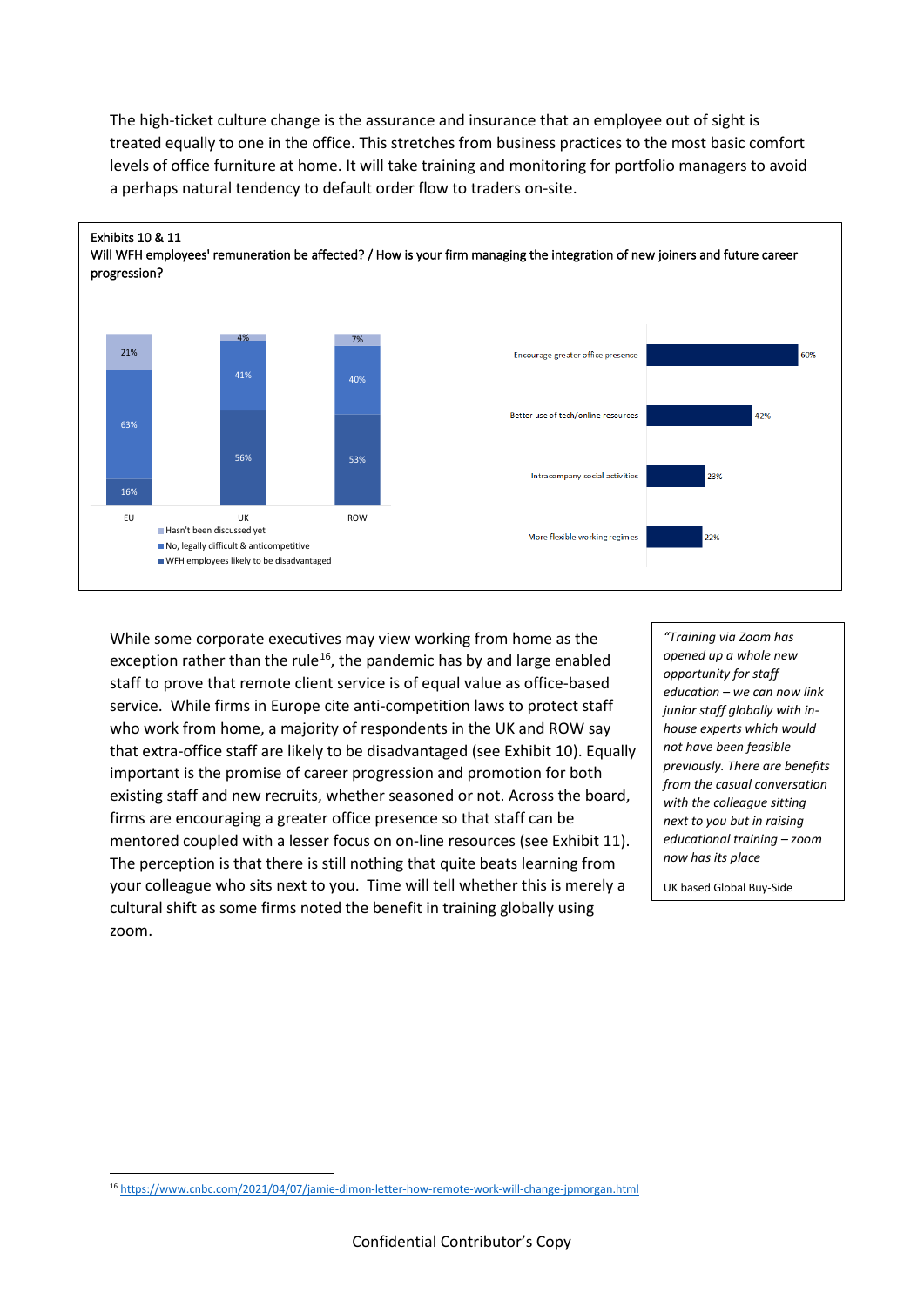# Regulators Step Up Around the Globe

While regulators are concerned about the continuity of well-functioning markets, operational resilience and cyber-security, the onus on individual firms to ensure compliance. It will take time for regulators and firms worldwide to be on an even footing; in today's age of widespread social media and a generation used to freely sharing across multiple applications, there are inherent difficulties in collating and controlling information without the office walls.

European firms arguably had a head start because of changes to organizational requirements due to MiFID II regulations<sup>[17](#page-11-0)</sup> and been better prepared to shift their operations virtually. From January

2018, for example, internal telephone conversations as well as electronic communications that intended to result in transactions or relating to the reception and transmission of an order must be recorded<sup>18</sup>. Conversely, in the US a bulge bracket bank was fined by both the SEC and CFTC for failing to record offline conversations<sup>[19](#page-11-2)</sup>; employees as well as senior managers used personal devices to communicate via text, WhatsApp and email about sensitive business matters.

In every corner of financial services, regulations are being overhauled:

- **The European Union** is accelerating regulation regarding operational resilience with the Digital Operational Resilience Act (DORA)<sup>20</sup>, published in September 2020 as part of the European Commission's Digital Finance Strategy<sup>[21](#page-11-4)</sup>. In response to the EC's Call for Advice on Digital Finance in February 2021, the European Digital Finance Review<sup>22</sup> issued in February 2022 proposes a holistic approach, stronger protection and supervision, and convergence of services, effective supervision.
- **In the UK,** the FCA has updated its hybrid working guidance<sup>[23](#page-11-6)</sup>. Firms must prove that the decentralized nature of the business does not impact their operations, robustness of the systems and controls in place, nor the governance and oversight of senior managers. Any significant change in the manner a firm operates may require the FCA to be notified first.
- **In the US,** the SEC is proposing cybersecurity risk management rules<sup>[24](#page-11-7)</sup>. Commissioner Crenshaw noted the increasing frequency and sophistication of cyberattacks is ensuring cybersecurity is "one of the biggest challenges facing market participants today». The new rules propose an 8-K filing

*"Obviously at the moment, we are still in a situation where there's a huge amount of uncertainty as to what is going to happen. So I think there's still quite a lot of that to play out. There's going to be a hybrid world, this would have to be a central assumption."*

#### Regulator

*"There is a lot of talk coming from the SEC on cyber. I think both regulators and firms are only really beginning to understand the risks here, so I expect this area to grow. It's requiring constant upgrading of tech and staff but also the need for greater education."*

US policy consultant

"*I don't think there is a big difference in terms of monitoring staff in an office vs monitoring staff at home. It's naive to think that you cannot do anything that is not good when you are in the office.*"

Regulator

<span id="page-11-0"></span>*<sup>17</sup> [https://www.esma.europa.eu/policy-rules/mifid-ii-and-mifir](about:blank)*

<span id="page-11-2"></span><span id="page-11-1"></span>*<sup>18</sup> [https://www.esma.europa.eu/sites/default/files/library/esma35-43-349\\_mifid\\_ii\\_qas\\_on\\_investor\\_protection\\_topics.pdf](about:blank)* <sup>19</sup> *[https://www.sec.gov/news/press-release/2021-](about:blank#:%7E:text=SEC.gov%20%7C%20JPMorgan%20Admits%20to,Penalty%20to%20Resolve%20SEC%20Charges)*

*[<sup>262#:~:</sup>text=SEC.gov%20%7C%20JPMorgan%20Admits%20to,Penalty%20to%20Resolve%20SEC%20Charges](about:blank#:%7E:text=SEC.gov%20%7C%20JPMorgan%20Admits%20to,Penalty%20to%20Resolve%20SEC%20Charges)* 

<span id="page-11-3"></span><sup>20</sup> *[https://eur-lex.europa.eu/legal-content/EN/TXT/?uri=CELEX%3A52020PC0595](about:blank)*

<span id="page-11-4"></span><sup>21</sup> *[https://ec.europa.eu/info/business-economy-euro/banking-and-finance/digital-finance\\_en](about:blank)*

<span id="page-11-5"></span>*<sup>22</sup> [https://www.esma.europa.eu/press-news/esma-news/esas-recommend-actions-ensure-eu%E2%80%99s-regulatory-and](about:blank)[supervisory-framework-remains](about:blank)*

<span id="page-11-7"></span><span id="page-11-6"></span>*<sup>23</sup> [https://www.fca.org.uk/firms/remote-hybrid-working-expectations#revisions](about:blank) 24 [https://www.sec.gov/news/press-release/2022-20?utm\\_medium=email&utm\\_source=govdelivery%20](about:blank)*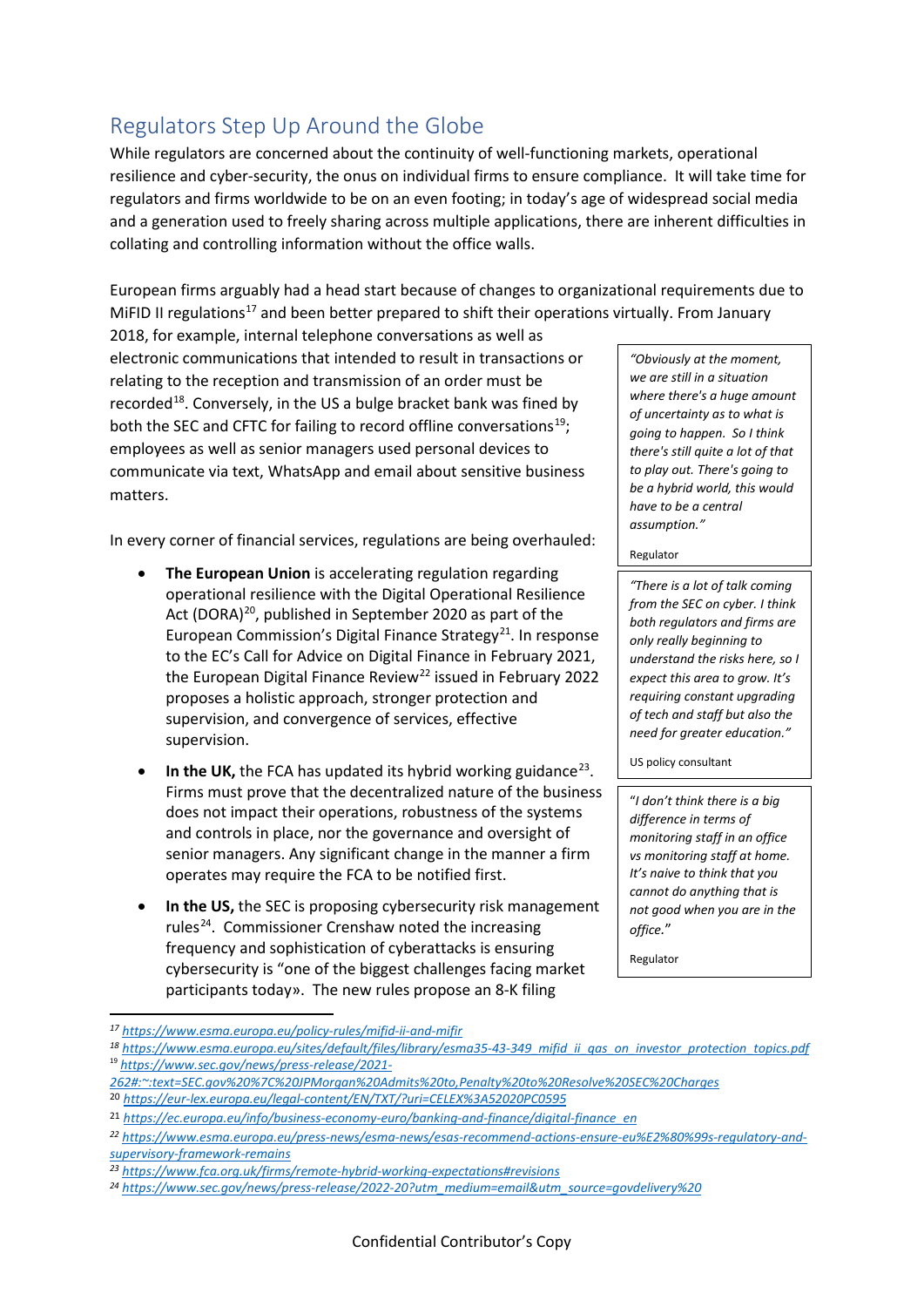requirement for any material cyber-intrusion, continuing periodic reporting on previously disclosed incidents, and disclosure of related policies and procedures<sup>25</sup>.

The SEC is also adapting its rulebook to respond to the increase in remote working by modernizing its electronic record-keeping requirements for broker-dealers<sup>26</sup> for the first time since 1997. A proposed audit-trail alternative will allow "the recreation of an original record if it is altered, over-written, or erased" giving broker-dealers greater flexibility in how record keeping systems are designed to keep up with technology innovation. The new SEC's chairman, Gary Gensler, has made no secret of looking for an overhaul of how financial services are supervised, and a clear focus on investor protection suggests further prescriptive regulation in favour of retail investors versus wholesale banks. As ever, the devil will be in the detail.

- **In Asia,** the Hong Kong Market Authority published a consultation in December 2021 on operation resilience<sup>[27](#page-12-2)</sup> requiring
	- $\circ$  The establishment of mechanisms to determine operational resilience parameters e.g. the identification of critical functions, tolerance levels and plausible scenarios
	- o Mapping interconnections and interdependencies underlying critical activities and what risks may affect them
	- o Risk management policies and frameworks to be defined, and
	- $\circ$  Scenario-testing to ascertain if a firm is still able to deliver on critical operations amid disruption
- **In Australia,** ASIC engaged with companies early on in the pandemic to understand what types of processes were implemented to ensure the effectiveness of business continuity and supervision arrangements<sup>28</sup>. They issued a series of guidance documents and published on their website the result of their discussions with market participants including good practices in relation to cybersecurity<sup>[29](#page-12-4)</sup> noting the increase in cyber threats during the pandemic. Data and cyber resilience capabilities including staff training and awareness were highlighted as a key part of ASIC's Corporate Plan 2021-25<sup>30</sup>.

ASIC surveyed a number of market liquidity providers in May 2021. While nearly half of the respondents had undertaken comprehensive cyber security training in the last year, ASIC also noted less than half of the respondents followed the ISO/IEC Information Security Management standard  $ISO27001^{31}$  $ISO27001^{31}$  $ISO27001^{31}$  to protect information assets as recommended<sup>32</sup>. ASIC also suggested respondents consider the Essential Eight Maturity Model from the Australian Cyber Security Centre's Strategies to Mitigate Cyber Security Incidents<sup>[33](#page-12-8)</sup>. ASIC importantly highlighted the need for greater transparency regarding cyber attacks with the majority of firms not reporting the attack to any authority indicating that the industry is unlikely to appreciate the true extent of cyber attacks.

<span id="page-12-0"></span>*<sup>25</sup> [https://www.sec.gov/news/statement/crenshaw-statement-cybersecurity-](https://www.sec.gov/news/statement/crenshaw-statement-cybersecurity-030922?utm_medium=email&utm_source=govdelivery)*

*[<sup>030922?</sup>utm\\_medium=email&utm\\_source=govdelivery](https://www.sec.gov/news/statement/crenshaw-statement-cybersecurity-030922?utm_medium=email&utm_source=govdelivery)*

<span id="page-12-3"></span>

<span id="page-12-2"></span><span id="page-12-1"></span><sup>&</sup>lt;sup>26</sup> https://www.sec.gov/news/press-release/2021-240<br><sup>27</sup> https://www.hkma.gov.hk/media/SPM\_module\_OR-2\_Consultation\_(20211222).pdf<br><sup>28</sup> https://asic.gov.au/regulatory-resources/markets/market-supervision/operational-resil *[during-the-covid-19-pandemic/](https://asic.gov.au/regulatory-resources/markets/market-supervision/operational-resilience-of-market-intermediaries-during-the-covid-19-pandemic/)*

<span id="page-12-4"></span>*<sup>29</sup> <https://asic.gov.au/regulatory-resources/digital-transformation/cyber-resilience/cyber-resilience-good-practices/>*

<span id="page-12-5"></span>*<sup>30</sup> <https://asic.gov.au/about-asic/corporate-publications/asic-corporate-plan/>*

<span id="page-12-6"></span>*<sup>31</sup> <https://www.iso.org/isoiec-27001-information-security.html>*

<span id="page-12-7"></span>*<sup>32</sup> <https://asic.gov.au/about-asic/news-centre/articles/cyber-risk-are-registered-liquidators-ready-to-respond/>*

<span id="page-12-8"></span>*<sup>33</sup> <https://www.cyber.gov.au/acsc/view-all-content/publications/essential-eight-maturity-model>*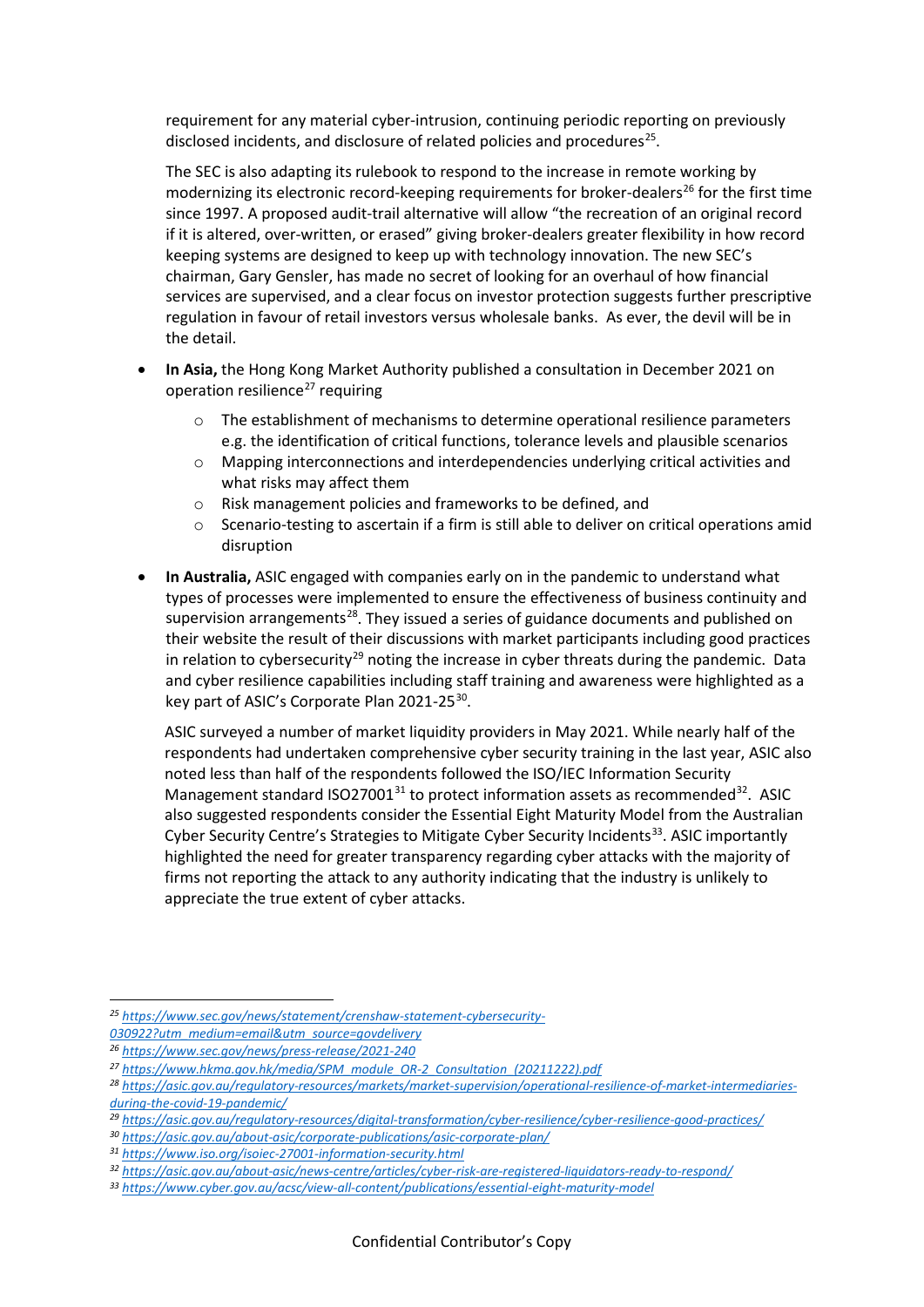# Future-proofing Hybrid Models

It will take time for firms to determine a new working environment which balances what is best for both the business and the employees, how the different worlds now fit together, to ensure that onsite and off-site employees are equal, and to determine what is a reasonable corporate policy and what not. Business continuity and client service are paramount, and every firm will face more vigorous questions about the hybrid working environment, technology stacks, connectivity and mitigation plans along with rising regulatory scrutiny in relation to cyber risk.

There remain may challenges and unknowns. For example, the FCA requires continued access to a firm's site, records and employees as well as the ability to visit any location *"where work is performed, business is carried out and employees are based (including residential addresses) for any regulatory purposes"*. This could prove geographically challenging and potentially raises privacy issues.

In Europe, as in the US, broader attention has been given to the role of technology providers in financial services. While acknowledging the importance and benefits of innovation, regulators are increasingly wary of technological developments given the reliance on third parties for services including data anlytics and risk management, resulting in a more fragmented and non-integrated value chains. According to both the US and European regulators, these new business models may not be fully covered by existing regulations, which could introduce systemic risks in the financial system and create supervisory challenges, in particular with the rise in Digital Assets. That said, the industry has managed well under the pressure of the pandemic and the need to adapt as the situation evolved. Now, flexibility will become fully integrated in firms' modus operandi and this is putting pressure on almost every part of the firm at once. While challenging, the situation Covid-19 and WFH created may also lead to wider adoption of new technologies such as Blockchain to address these new risks.

Theoretically, remote working makes geography irrelevant, and it should not matter where an individual lives. Yet, the employee's tether to and reliance on the firm mean that elements from climate change to local network providers matter far more than ever before. Future-proofing the hybrid model will be a work in progress for some time as firms test out and adapt policies and procedures. Regulators will continue to review the resilience of financial services and ensure the rulebooks follow the latest technology developments. The challenge for firms, staff and regulators will be, of course, to find the right balance, and this will differ across the industry spectrum as well across the regions.